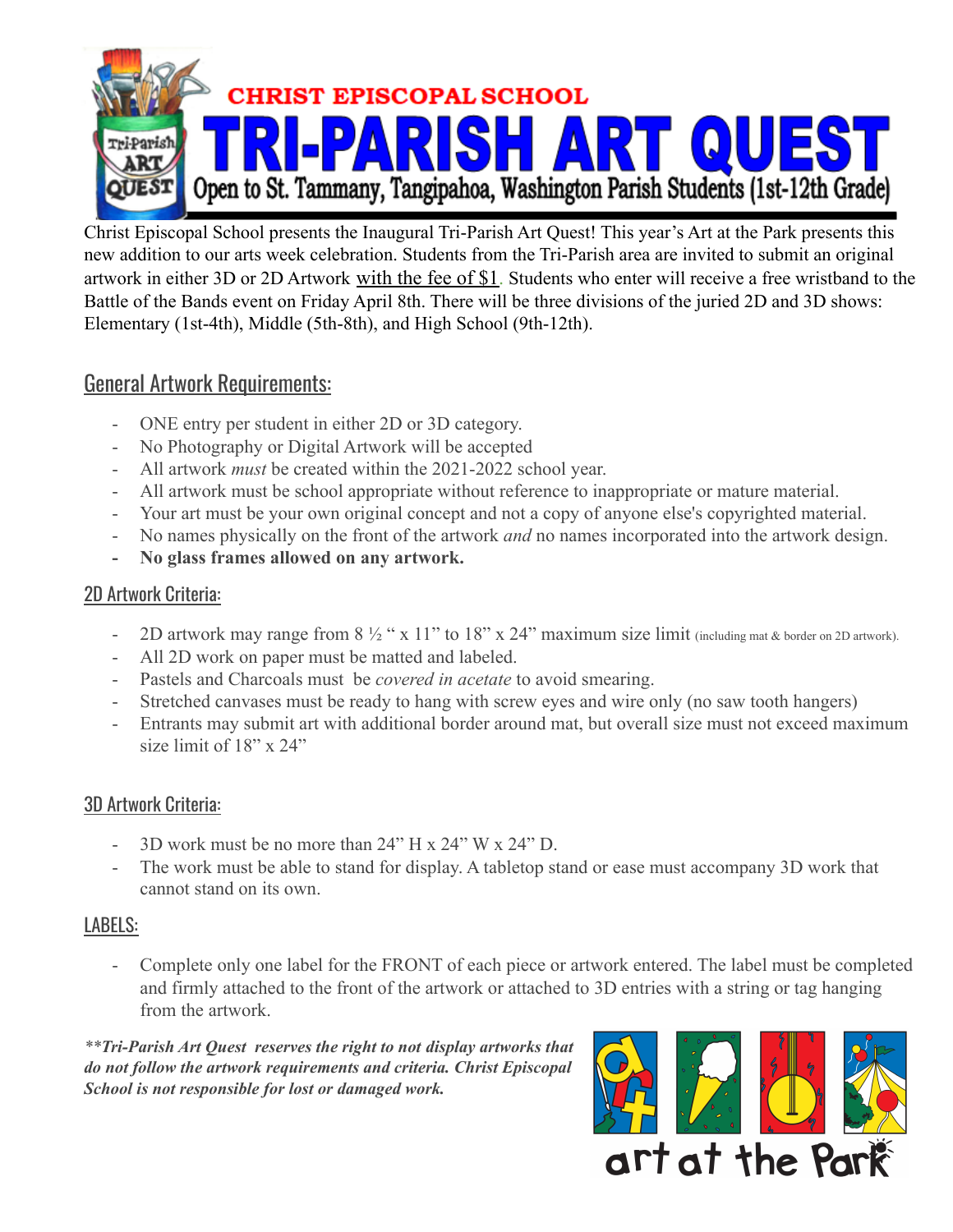#### Important Dates:

#### - **Reserve Your Space! -** March 22nd

Are you a teacher with multiple student entries? You can reserve your space for the show! Email **[triparishartquest@ceswildcats.org](mailto:triparishartquest@ceswildcats.org)** your school name and an estimate of how many entries you plan to bring so that we can make sure to reserve the space for you! Reservation is encouraged, but not required.

- **Art Drop Off** - Saturday, April 2nd (\$1 Fee per entry due on this date as well) Location: CES Dathel Fine Arts Theater ( 80 Christwood Blvd. Covington, LA) Time: 11am-3pm

\*\*All artworks must be properly labeled with the official celebration label.

\*\*Each school must complete a master artwork list

\*\*Every entry will receive one free Battle of the Bands wristband

#### -**Opening Night** - Friday, April 8th

Location: CES Dathel Fine Arts Theater (80 Christwood Blvd. Covington, LA) Time: 4pm- 8pm

#### -**Presentation of Awards** at Battle of the Bands - Friday, April 8th Location: Battle of the Bands Stage Awards Ceremony Time: 7PM

- **Art at the Park Additional Viewing** Saturday, April 9th Location: CES Dathel Fine Arts Theater (80 Christwood Blvd. Covington, LA) Time: 10am- 3pm

#### - **Art Pick Up** - Sunday, April 10th

Location: CES Dathel Fine Arts Theater Time: 2pm-4pm

\*Christ Episcopal School assumes no responsibility for artwork not picked up on Sunday, April 17 during the scheduled pick-up time. Christ Episcopal is not responsible for accidental damage or missing artwork.

#### Awards:

BEST IN SHOW- Awards Given in all divisions (elementary, junior high, and high school in both 2D and 3D).

FIRST, SECOND, THIRD, AND HONORABLE MENTION: Ribbons in each division/ category.

ART QUEST CHOICE AWARD: Artworks chosen to be Tri-Parish Art Quest promotional material

## CONTACT INFORMATION: [triparishartquest@ceswildcats.org](mailto:triparishartquest@ceswildcats.org)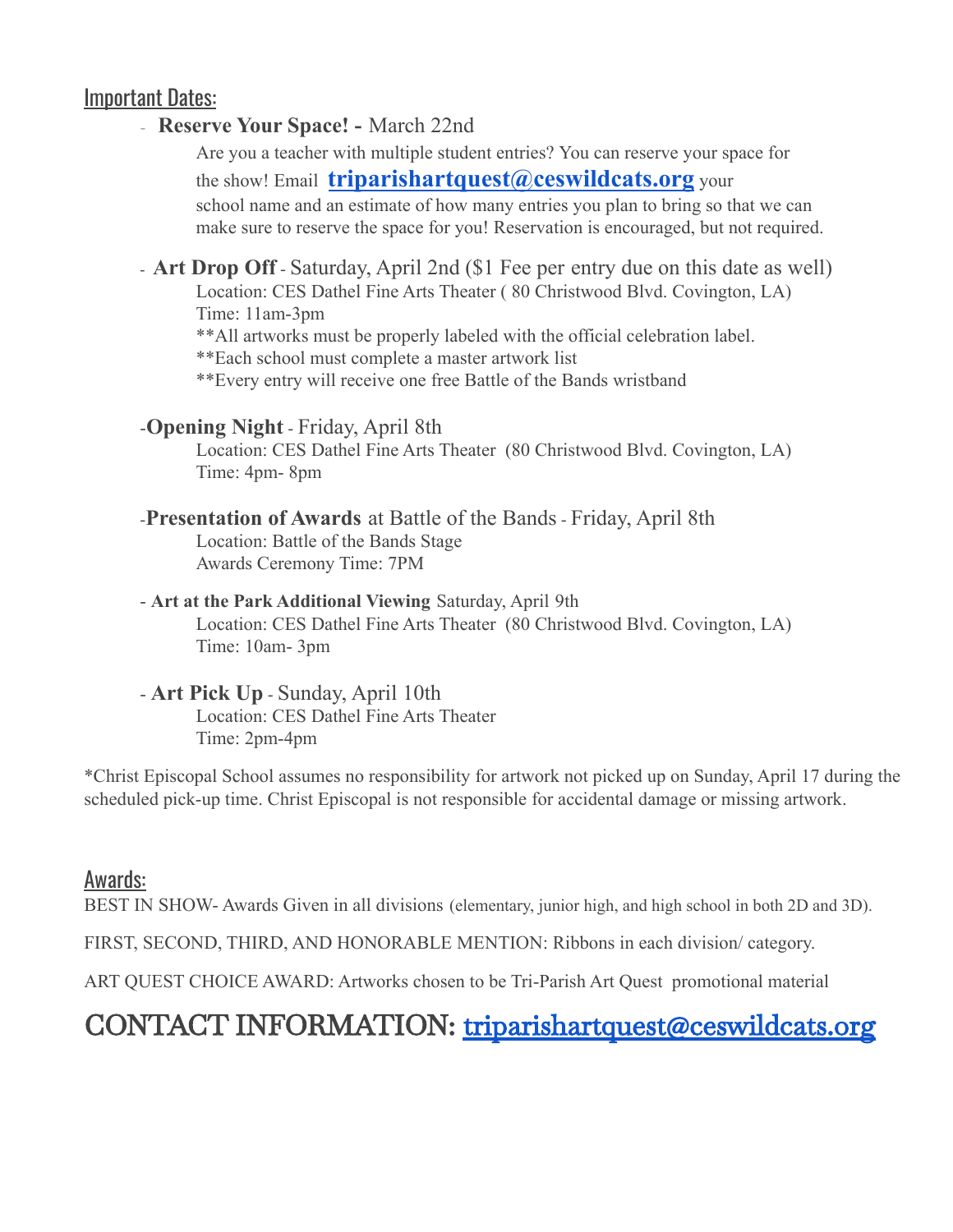| Please print the information below: (Turn in \$1 per entry when dropping off the artwork) |                  |  |  |
|-------------------------------------------------------------------------------------------|------------------|--|--|
| School Name:                                                                              | Phone $\#$ : (   |  |  |
| Teacher/ Parent Name:                                                                     | Phone $\#$ : ( ) |  |  |
| Teacher/Parent Email:                                                                     |                  |  |  |

| $\#$ | <b>PRINT Student Last Name</b> | <b>PRINT Student First Name</b> | Grade | 2D or 3D Artwork | Drop-Off Date | Pick-Up Date |
|------|--------------------------------|---------------------------------|-------|------------------|---------------|--------------|
|      |                                |                                 |       |                  |               |              |
|      |                                |                                 |       |                  |               |              |
|      |                                |                                 |       |                  |               |              |
|      |                                |                                 |       |                  |               |              |
|      |                                |                                 |       |                  |               |              |
|      |                                |                                 |       |                  |               |              |
|      |                                |                                 |       |                  |               |              |
|      |                                |                                 |       |                  |               |              |
|      |                                |                                 |       |                  |               |              |
|      |                                |                                 |       |                  |               |              |
|      |                                |                                 |       |                  |               |              |
|      |                                |                                 |       |                  |               |              |
|      |                                |                                 |       |                  |               |              |
|      |                                |                                 |       |                  |               |              |
|      |                                |                                 |       |                  |               |              |
|      |                                |                                 |       |                  |               |              |
|      |                                |                                 |       |                  |               |              |
|      |                                |                                 |       |                  |               |              |
|      |                                |                                 |       |                  |               |              |
|      |                                |                                 |       |                  |               |              |

Please Note: Tri-Parish Art Quest and Christ Episcopal School are not responsible for any damage or loss of artwork. Tri-Parish Art Ques and Christ Episcopal School assumes no responsibility for artwork not picked up from 2pm-4pm on Sunday April 17th, 2020. Teachers or parents unable to pick up artwork must arrange for an alternate person to retrieve the work during the pick-up time.

| <b>Signature-Person submitting Artwork:</b>   | <b>Volunteer Initial:</b> |
|-----------------------------------------------|---------------------------|
| <b>Signature - Person Picking up Artwork:</b> | <b>Volunteer Initial:</b> |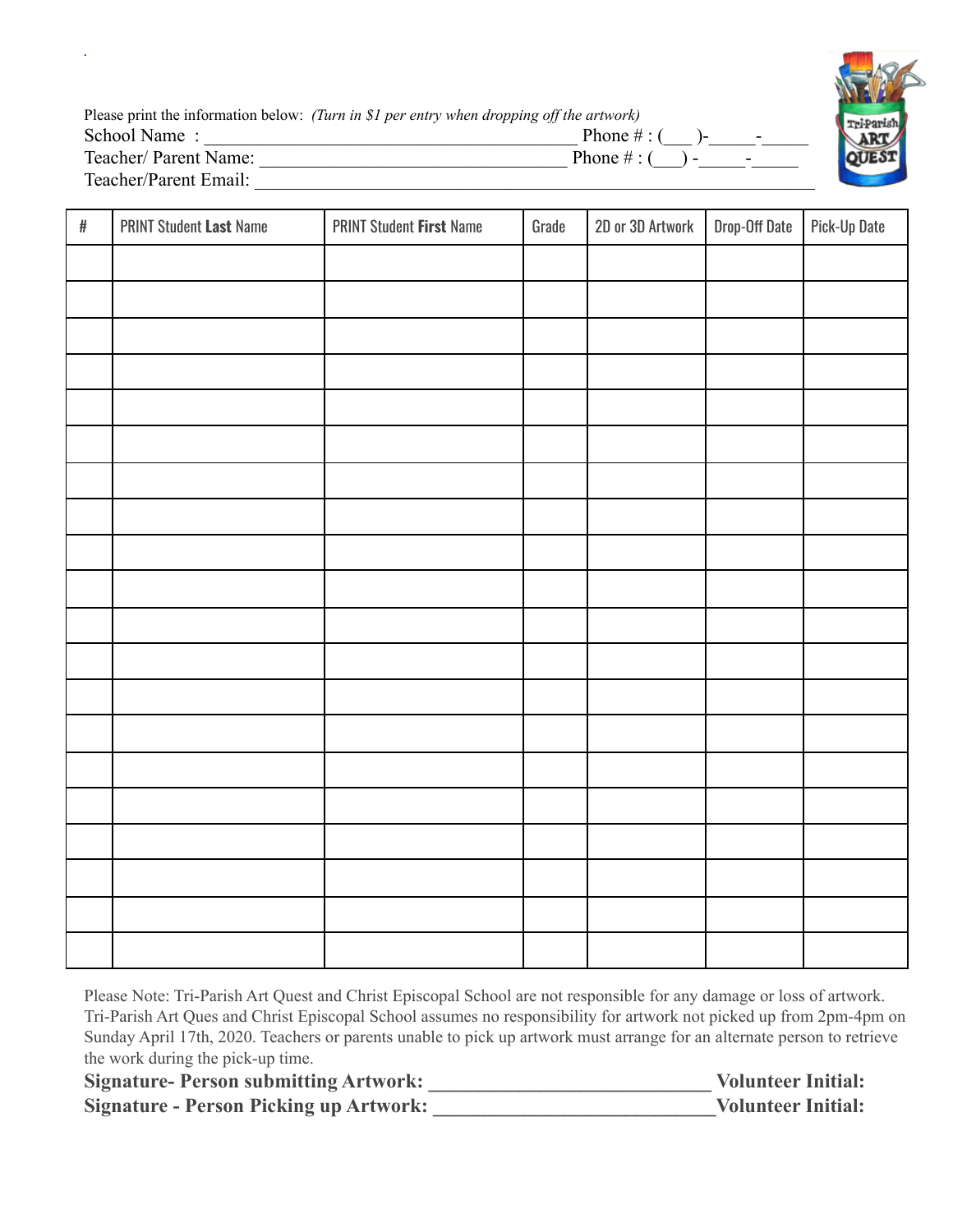# TRI-PARISH ART QUEST Student Art Labels

Complete only one label for the **FRONT** of each piece or artwork entered.

The label must be completed and firmly attached to the front of the artwork or attached to 3D entries with a string or tag hanging from the artwork.

| Tri Parish<br>ART<br>QUEST Teacher: Teacher Email:<br>If Award is won, contact $\frac{1}{\sqrt{1-\frac{1}{\sqrt{1-\frac{1}{\sqrt{1-\frac{1}{\sqrt{1-\frac{1}{\sqrt{1-\frac{1}{\sqrt{1-\frac{1}{\sqrt{1-\frac{1}{\sqrt{1-\frac{1}{\sqrt{1-\frac{1}{\sqrt{1-\frac{1}{\sqrt{1-\frac{1}{\sqrt{1-\frac{1}{\sqrt{1-\frac{1}{\sqrt{1-\frac{1}{\sqrt{1-\frac{1}{\sqrt{1-\frac{1}{\sqrt{1-\frac{1}{\sqrt{1-\frac{1}{\sqrt{1-\frac{1}{\sqrt{1-\frac{1}{\sqrt{1-\frac{1}{\$ | $\triangle$ Student Name ( <i>print</i> ):<br>School: Campaign Contact Contact Contact Contact Contact Contact Contact Contact Contact Contact Contact Contact Contact Contact Contact Contact Contact Contact Contact Contact Contact Contact Contact Contact Contact Conta<br><u> 1989 - Jan Samuel Barbara, marka a shekara ta 1989 - An tsara tsara tsara tsara tsara tsara tsara tsara tsar</u> |  |
|------------------------------------------------------------------------------------------------------------------------------------------------------------------------------------------------------------------------------------------------------------------------------------------------------------------------------------------------------------------------------------------------------------------------------------------------------------------|------------------------------------------------------------------------------------------------------------------------------------------------------------------------------------------------------------------------------------------------------------------------------------------------------------------------------------------------------------------------------------------------------|--|
|                                                                                                                                                                                                                                                                                                                                                                                                                                                                  |                                                                                                                                                                                                                                                                                                                                                                                                      |  |
| Tri-Parish<br>ART<br>QUEST Teacher: Teacher Email:                                                                                                                                                                                                                                                                                                                                                                                                               |                                                                                                                                                                                                                                                                                                                                                                                                      |  |
| If Award is won, contact $\qquad \qquad \qquad \qquad \qquad \text{Cell } \#$                                                                                                                                                                                                                                                                                                                                                                                    |                                                                                                                                                                                                                                                                                                                                                                                                      |  |
|                                                                                                                                                                                                                                                                                                                                                                                                                                                                  |                                                                                                                                                                                                                                                                                                                                                                                                      |  |
| Tri-Parish                                                                                                                                                                                                                                                                                                                                                                                                                                                       | Student Name ( <i>print</i> ):<br>School: Campaign Contact Contact Contact Contact Contact Contact Contact Contact Contact Contact Contact Contact Contact Contact Contact Contact Contact Contact Contact Contact Contact Contact Contact Contact Contact Conta                                                                                                                                     |  |
| ART<br>QUEST Teacher: Teacher Email:                                                                                                                                                                                                                                                                                                                                                                                                                             |                                                                                                                                                                                                                                                                                                                                                                                                      |  |
|                                                                                                                                                                                                                                                                                                                                                                                                                                                                  |                                                                                                                                                                                                                                                                                                                                                                                                      |  |
| If Award is won, contact $\qquad \qquad \qquad \qquad \qquad \qquad \qquad \text{Cell } \#$                                                                                                                                                                                                                                                                                                                                                                      |                                                                                                                                                                                                                                                                                                                                                                                                      |  |
| rri Parish                                                                                                                                                                                                                                                                                                                                                                                                                                                       | School: Crade: Capacitation Contains Contains Contains Contains Contains Contains Contains Contains Contains Contains Contains Contains Contains Contains Contains Contains Contains Contains Contains Contains Contains Conta                                                                                                                                                                       |  |
| <b>ART</b><br><b>QUEST</b>                                                                                                                                                                                                                                                                                                                                                                                                                                       |                                                                                                                                                                                                                                                                                                                                                                                                      |  |